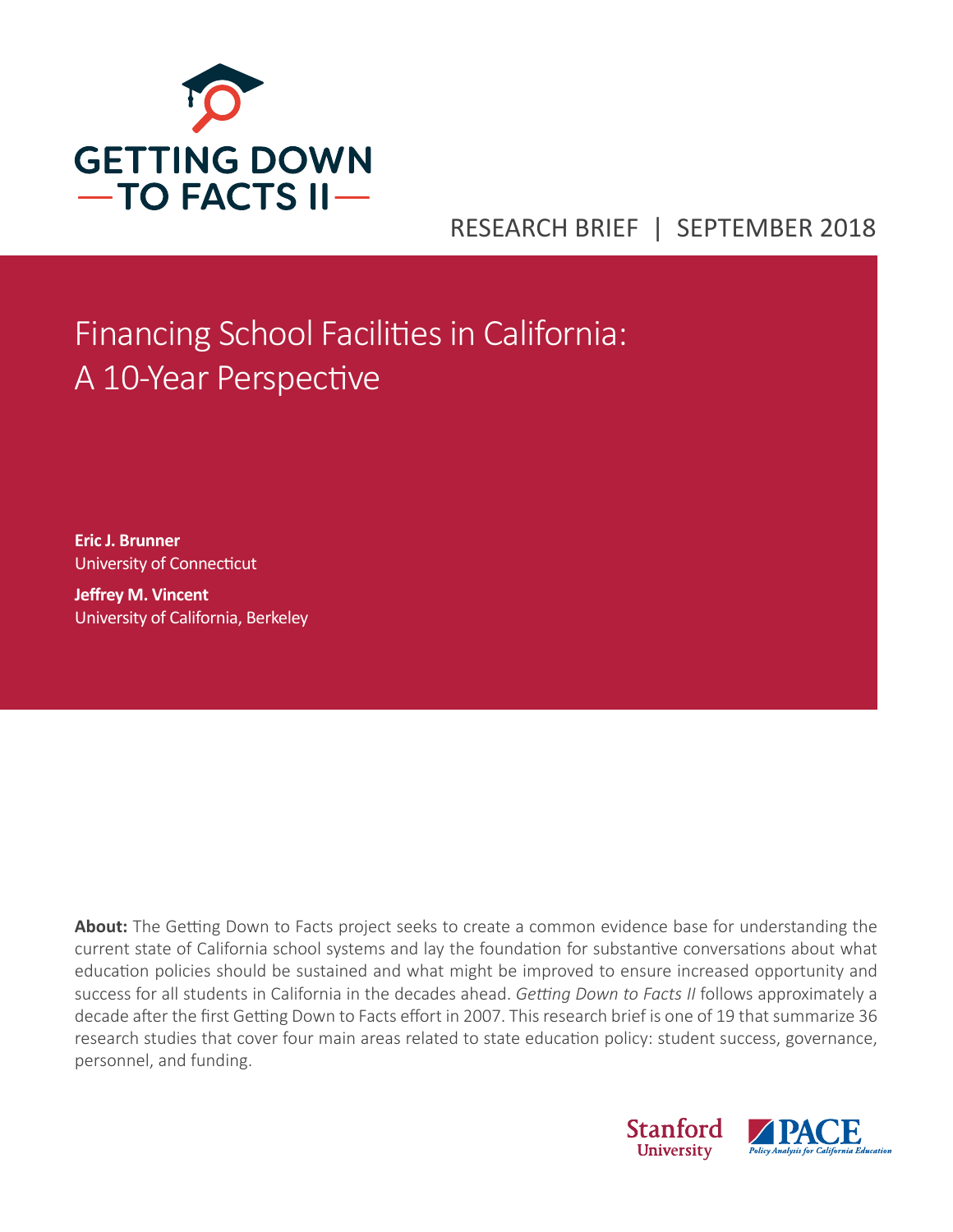This brief summarizes the *Getting Down to Facts II* technical report, Financing School Facilities in California: A 10-Year Perspective, by Eric J. Brunner and Jeffrey M. Vincent, September 2018.

This and all GDTFII studies can be found at [www.gettingdowntofacts.com.](http://www.gettingdowntofacts.com)

# Introduction

California's 6-million-student public school system includes a vast inventory of publicly owned buildings and property. All of these facilities need to be maintained and some need major renovations to ensure health, safety, and educational suitability. Some communities also need new school buildings to house a growing student population.

Research suggests students learn better in classrooms that are modern, comfortable, and safe, but the age and condition of school facilities varies widely across the state. According to a recent estimate, California school districts need to spend between \$3.1 billion and \$4.1 billion annually just to maintain their existing facilities. Further, the total amount of facility funding needed for California schools during the next decade for modernization and new construction is expected to be about \$117 billion.

Meanwhile, many observers raise concerns about the state's current policies related to school facility funding. They cite disparities in school facilities conditions and revenues across districts, and argue that the state's school facilities funding system does not target aid toward districts with the greatest facility needs.

This study explains California's approach to financing public school facilities and examines the level and distribution of state and local school facility funding since 2006, including facility funding for charter schools.

#### **KEY FINDINGS**

- Local sources of school facility funding greatly outstrip state support.
- School facility funding is volatile and has declined since 2006.
- Wide disparities in school facility funding that are systematically related to school district property wealth, income, and students' backgrounds result in a relatively regressive finance system.
- Charter school facility funding continues to expand.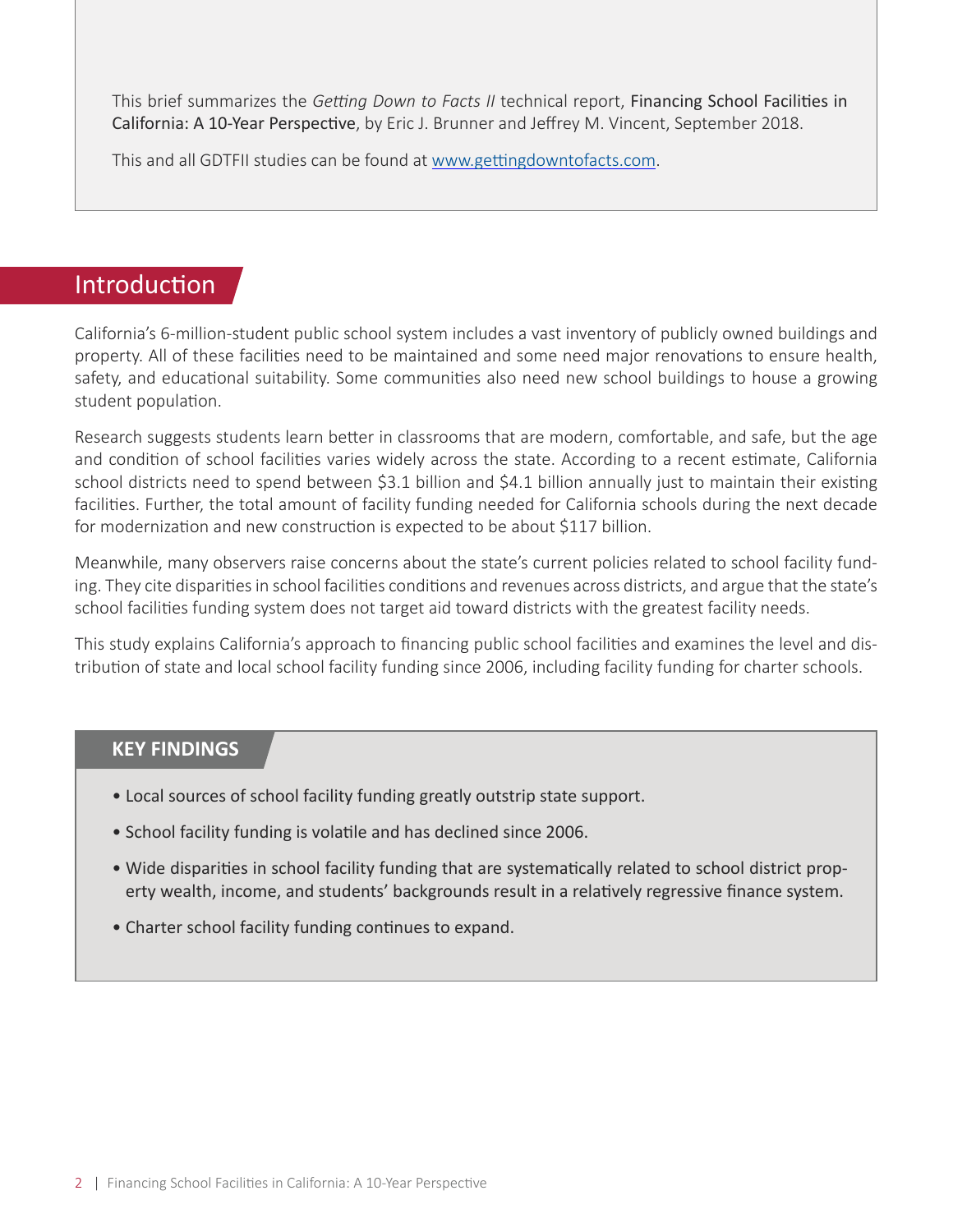# CALIFORNIA'S INVENTORY OF PUBLIC K-12 SCHOOLS INCLUDES:

- approximately 10,000 schools;
- more than 500 million square feet of space;
- more than 300,000 classrooms; and
- an estimated 125,000 acres of land statewide.

About 30% of schools in California are at least 50 years old, and about 10% are at least 70 years old.

# Summary of Key Findings

# Local funding sources greatly outstrip state support in California's system of school facility funding

California's school facility finance system is a cost-sharing partnership between the state and local school districts. Often described as a three-legged stool, local general obligation (G.O.) bonds, state G.O. bonds, and developer fees provide the majority of funds for school buildings.

Local funding sources are the cornerstone of school facilities investment in California and accounted for more than 80% of funds in the period from 2007 to 2015. School districts rely primarily on revenue raised through local G.O. bond elections. Locally imposed developer fees represent a smaller but important additional source of revenue for school districts. The state provides districts with financial support for new school construction and modernization projects through the School Facility Program (SFP). The program obtains its funding from voter-approved statewide general obligation revenue.

As Figure 1 (on the following page) illustrates, the reliance on local G.O. bonds increased markedly from 2007 to 2015, compared to the prior decade. From 2007 through 2015, no new state bonds were approved, resulting in a sharp decline in the state's share of facility funding. The \$6.5 billion drop in revenue from developer fees reflects the decline in new construction that followed the Great Recession.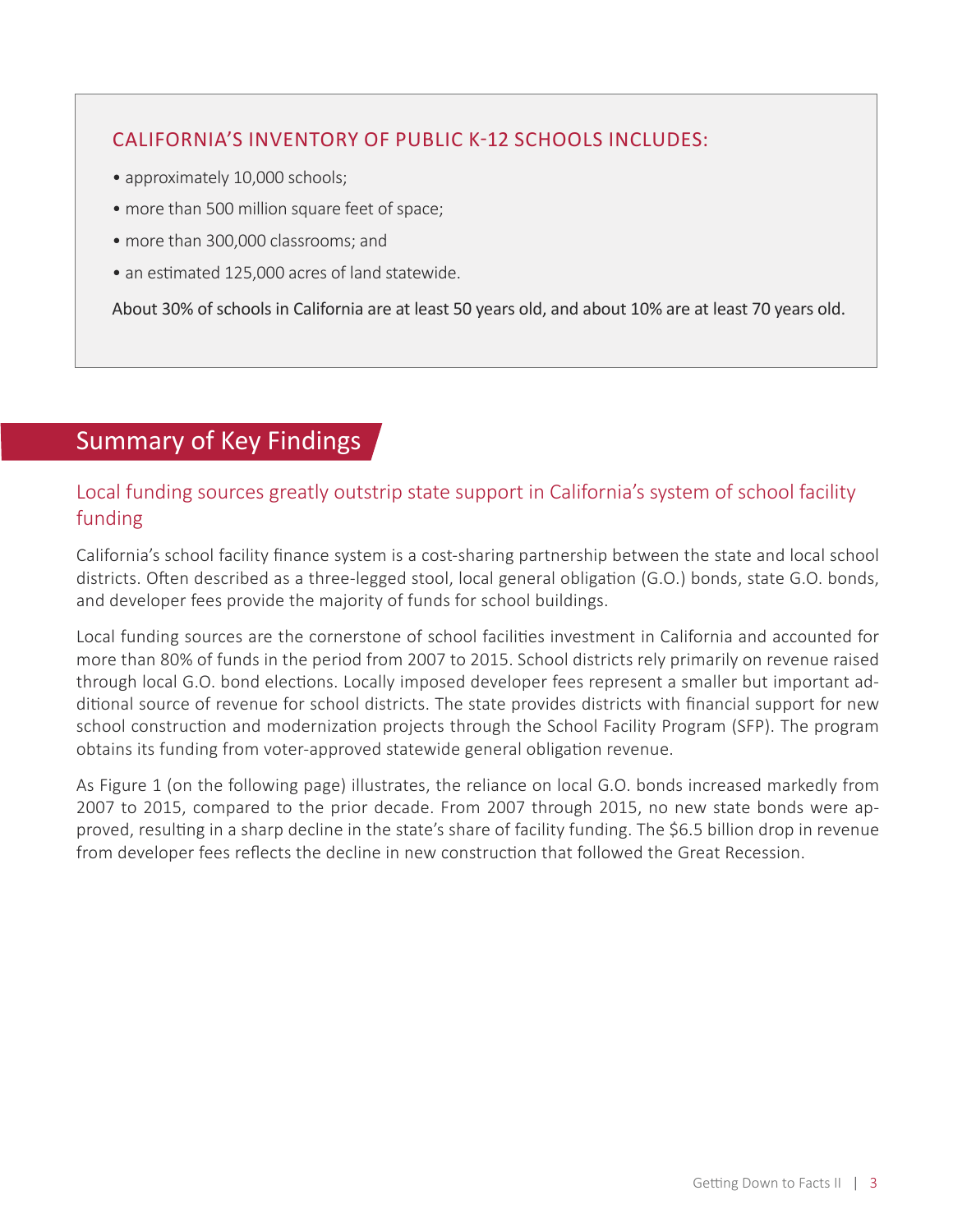## **Figure 1:** Portion of Total Facility Revenues from Major Funding Sources and Change Over Time (Dollars in Billions)



Data: California Department of Education, J200 and SACS accounting records. Revenues adjusted for inflation and reported in real 2016 dollars. The revenues from each of the sources may not add up to the total due to rounding.

## School facility funding is volatile and has declined since 2006

School facility spending in California has declined substantially since 2006. But, as Figure 2 shows, school facility funding has fluctuated dramatically over time since the 1970s.



Data: California Department of Education J200 and SACS accounting records. Expenditure figures are measured in constant 2016 dollars and represent total capital expenditure of K-12 school facilities in a given year.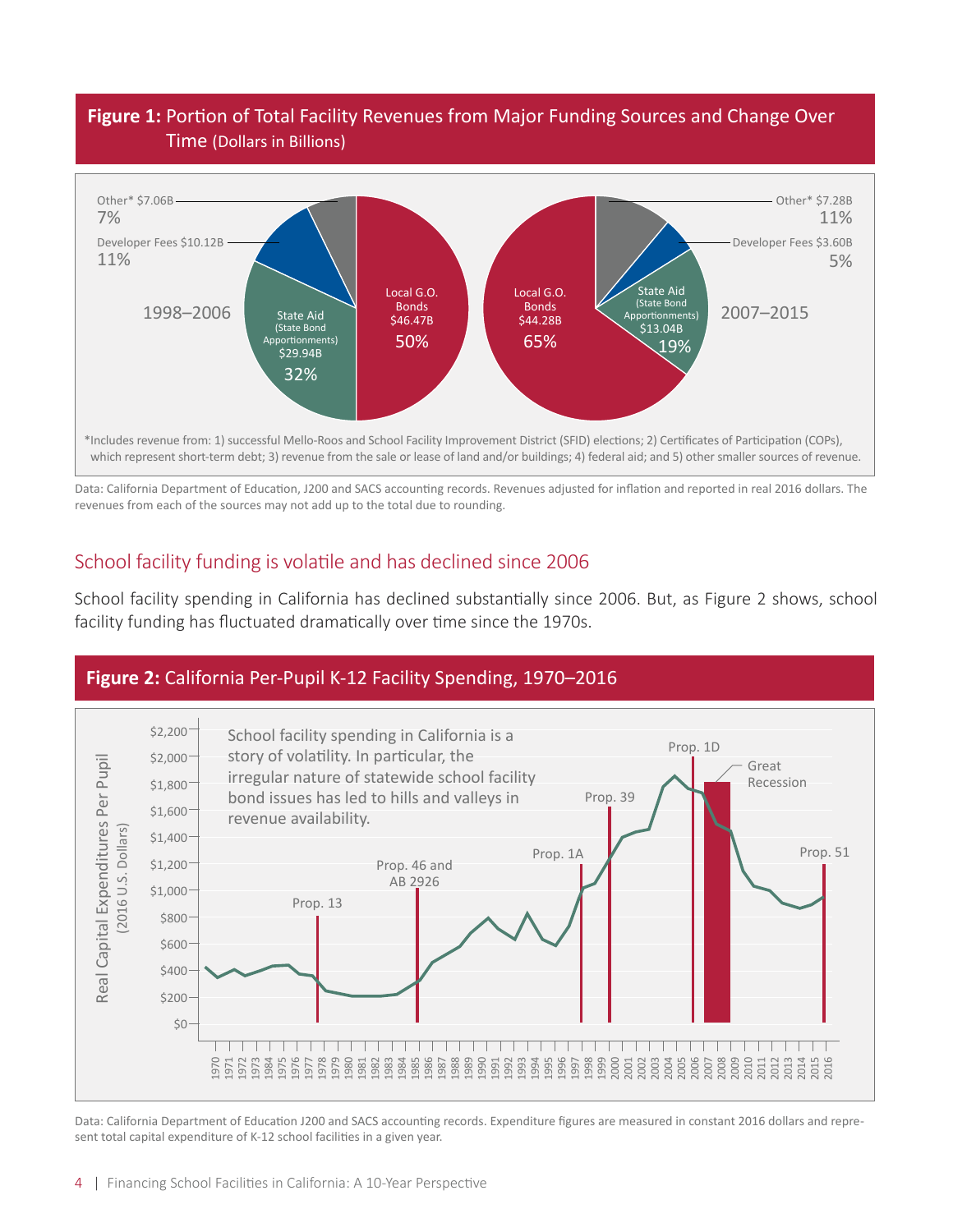Prior to 2000, per-pupil spending on school facilities in California lagged behind the rest of the nation. But between 2000 and 2008, California surpassed the national average and was comparable to other large states, such as Florida and Texas. Since 2008, per-pupil spending in California has fallen dramatically, but it remains close to the national average.

# Wide disparities in funding that are systematically related to school district property wealth, household income, and students' backgrounds result in a relatively regressive finance system

Revenue per pupil for school facilities varies widely across districts. This is partly due to differences in need for additional capacity. Districts with higher rates of enrollment growth—which presumably are building new schools and expanding existing ones—tend to have higher facility revenue per pupil.

However, differences in local wealth account for a larger share of the variation and, taken as a whole, school facility funding in California is relatively regressive. As Figure 3 shows, school districts with higher property wealth—which typically have higher household incomes—raise substantially more money through local general obligation bonds than their less affluent counterparts. In addition, districts located in rural areas or small towns tend to raise significantly less local revenue than districts located in cities or suburbs.



#### **Figure 3:** Assessed Value Per Pupil and Local G.O. Bond Revenue Per Pupil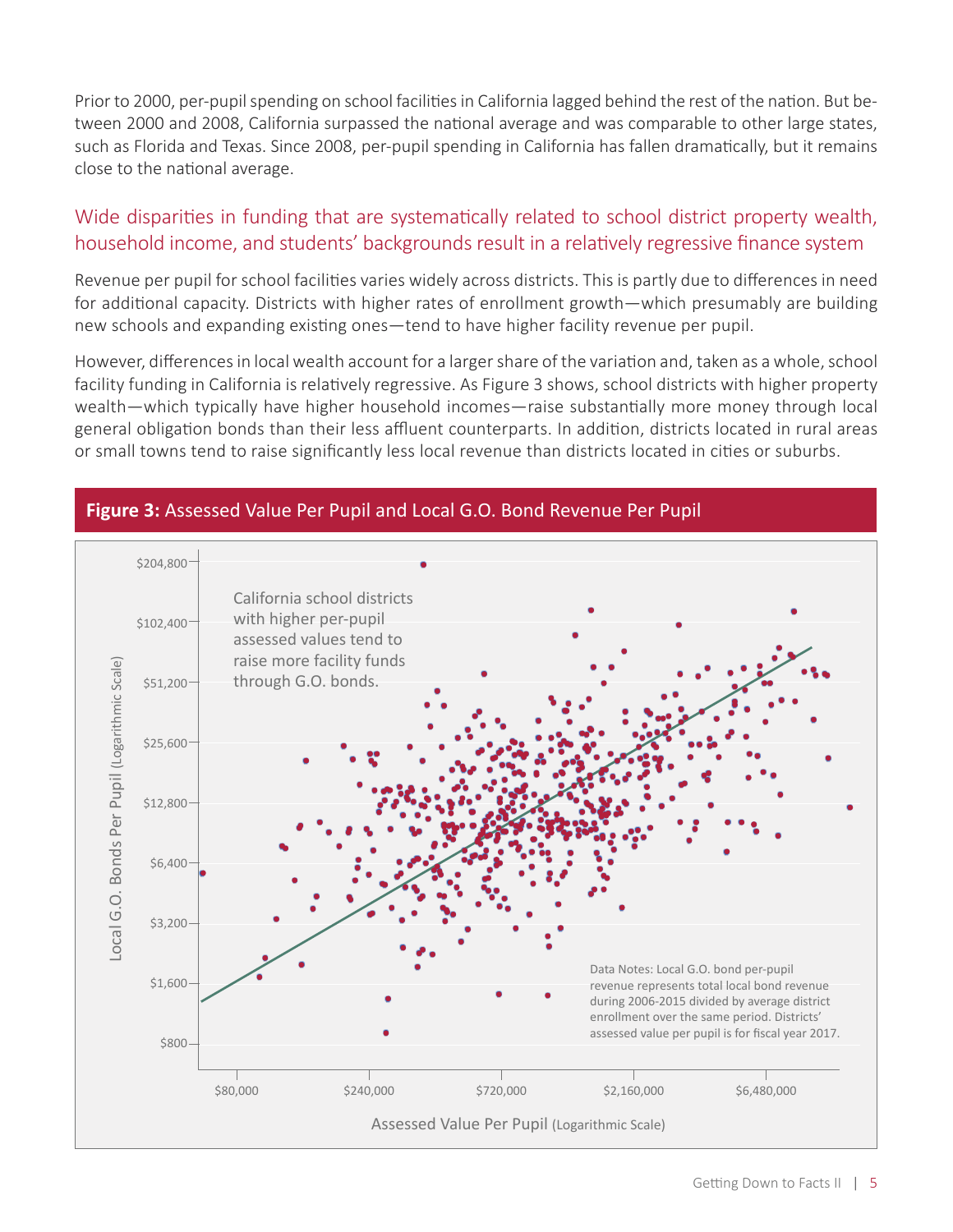Local communities see wide disparities in the amount of school facility funds, primarily due to the distribution of local G.O. bond revenue. As Figure 4 shows, differences in communities' local bond revenues correlate with a wide disparity in the distribution of facility revenues between districts with the lowest and highest household incomes. The same relationship is found between facility revenues and percentage of disadvantaged students, based on the unduplicated count of low-income students, English learners, and foster youth.





Data Notes: Revenue per pupil figures represent total revenue by source during 2006-2015 divided by average district enrollment over the same period. Median household Income comes from the special school district tabulations of the 2010-2014 American Community Survey by the U.S. Census Bureau.

The wealth-based disparities appear to be related to the state's Modernization Program, not its New Construction Program.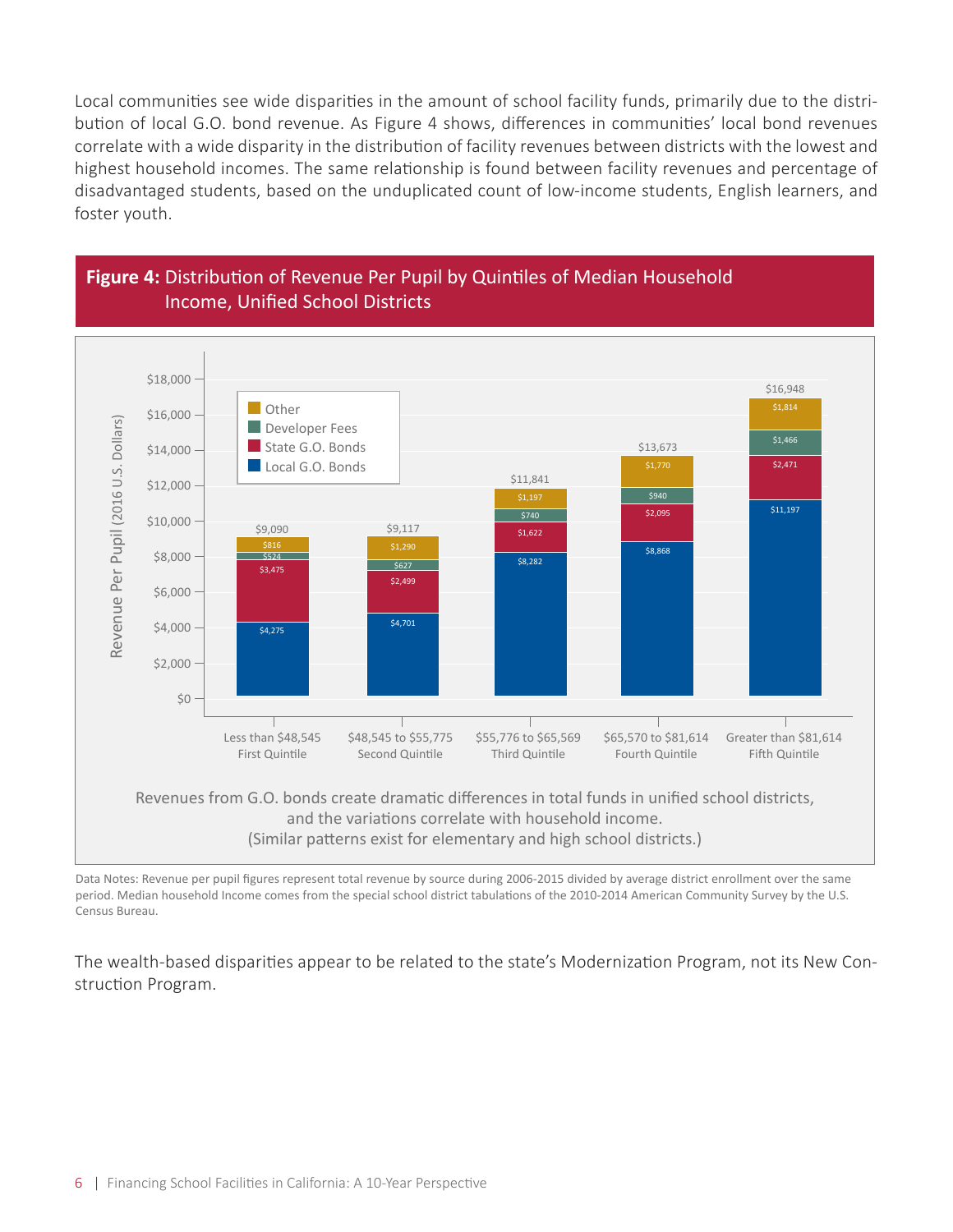#### SCHOOL FACILITY PROGRAM APPLICATION PROCESSES

#### New Construction Program

- Projects add capacity to school districts that demonstrate they have or will have unhoused students.
- State funds are provided on a 50/50 state-local sharing basis for eligible costs of state-approved projects.
- Per-pupil state grants are based on the number of unhoused students, as specified through a three-step, state-defined process and calculated at the district level.

#### Modernization Program

- Projects are to "educationally enhance" existing school facilities that are at least 25 years old (20 years old for portable classrooms).
- State funds are provided on a 60/40 state-local sharing basis for eligible costs of state-approved projects.
- Per-pupil state grants are based on classroom loading standards, as specified through a state-defined process and calculated on a siteby-site basis.

New Construction Program funding aligns with district need. The authors' analysis reveals no systematic relationship between the School Facility Program's new construction funding and district wealth. Rather, the New Construction Program appears to target funding in accordance with district need for additional classroom capacity, based largely on enrollment growth.

Modernization Program funds go disproportionately to wealthier districts. The distribution of School Facility Program modernization funding looks quite different (see Figure 5 on the following page). Districts that received the most modernization funding tend to have higher assessed values, higher household incomes, and less enrollment growth. The 125 districts that did not participate in this program tended to be small, with average enrollments of just 1,249 students.

The state's increased reliance on local funding for K-12 school facilities has apparently exacerbated inequalities in school facility revenue across school districts—a reality that is counter to the state's broader educational finance approach under the Local Control Funding Formula (LCFF).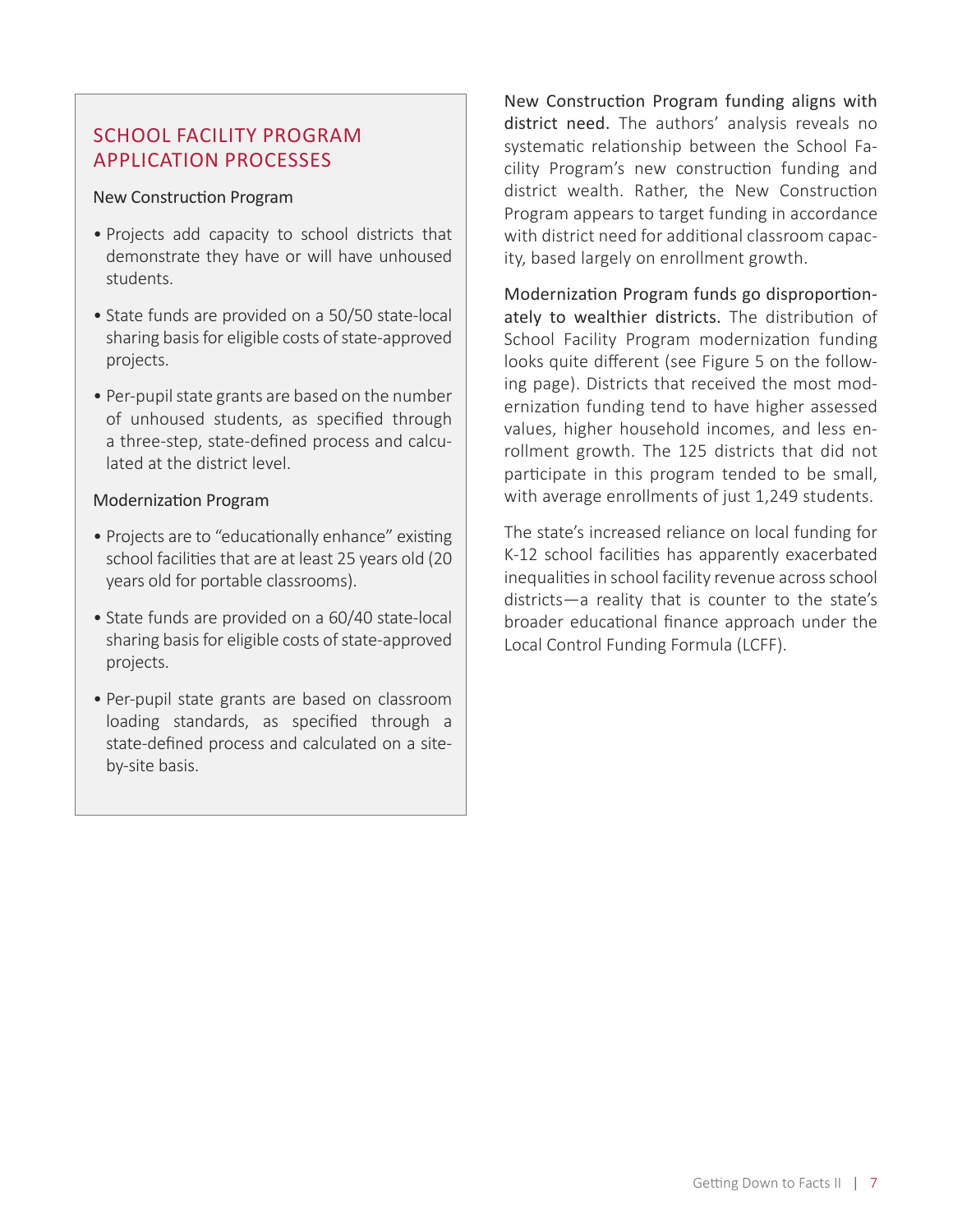#### **Figure 5:** Assessed Property Values and Median Income of Districts that Received Modernization Funding Divided by Quintile (1998–2017)



Data Notes: SFP funding by program, California Office of Public School Construction. All figures are reported in constant 2016 dollars. Quintiles are unweighted such that 20% of all districts that received any modernization funding during the time period are contained in each quintile.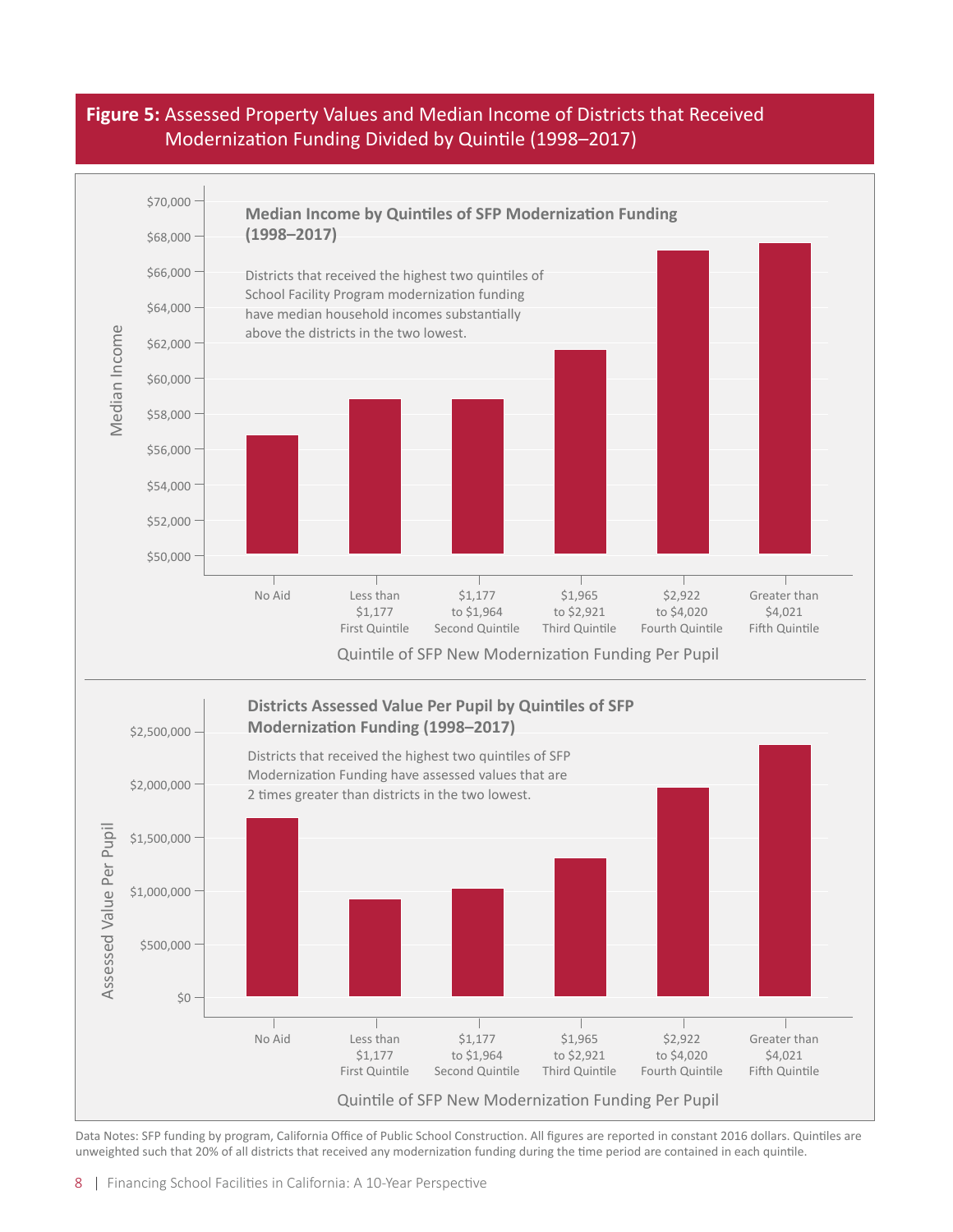# Charter school facility funding continues to expand, leading national trends

Prior to 2000, California's charter schools had few facility funding options and they faced significant barriers to obtaining adequate school facilities. Since then, the facility dilemma facing charter schools has improved dramatically with increased access to state aid.

Proposition 39, passed in 2000, requires school districts to make every reasonable effort to house charter school students in facilities equivalent to those provided for other students. A 2015 report by the National Charter School Resource Center (NCSRC) concluded that, "California's Proposition 39 involves the strongest and most comprehensive mandate, resulting in the highest rate of charter schools in district space among the surveyed states."

Since 2000, California has also implemented several programs designed to increase funding for charter school facilities. Combined, these programs provided more than \$2.9 billion in funding between 2002 and 2017, or approximately \$4,900 per pupil based on 2017 charter school enrollments.

# **Conclusion**

# School facility funding challenges include amount of funding relative to statewide needs, volatility in funding from year-to-year, and persistent wealth-related funding disparities

Over its 20 years, California's School Facility Program ushered in a new era of state-local cost sharing for public school construction and modernization. The passage of Proposition 51 in 2016 brings new funds to the state's nearly depleted program, but those funds will only provide resources for a short time.

This study suggests that California's current approach to funding its school facilities presents challenges beyond the question of how much funding is available. Funding volatility is one such challenge. In addition, the system's reliance on local general obligation bonds has left lower income and lower property-wealth communities with fewer facility dollars. The state's system for allocating state monies for modernization appears to have exacerbated this inequity. Overall, this study reveals large facility spending differences across districts related to wealth and a state school facility program that does little to dampen inequality except at the very bottom of the wealth distribution. As a result, California's system of school facility finance is relatively regressive.

While many charter schools still face challenges in obtaining adequate school facilities, state aid for charter school facilities has expanded relative to most other states.

Ultimately, California's leaders must decide whether and how they will maintain the state's longstanding commitment to ensuring safe, adequate, and educationally appropriate learning environments for more than 6 million K-12 students. The challenge at hand is how to best leverage state and local funding roles. Even in California's strong local control environment, statewide accountability is necessary to ensure fairness and equity.